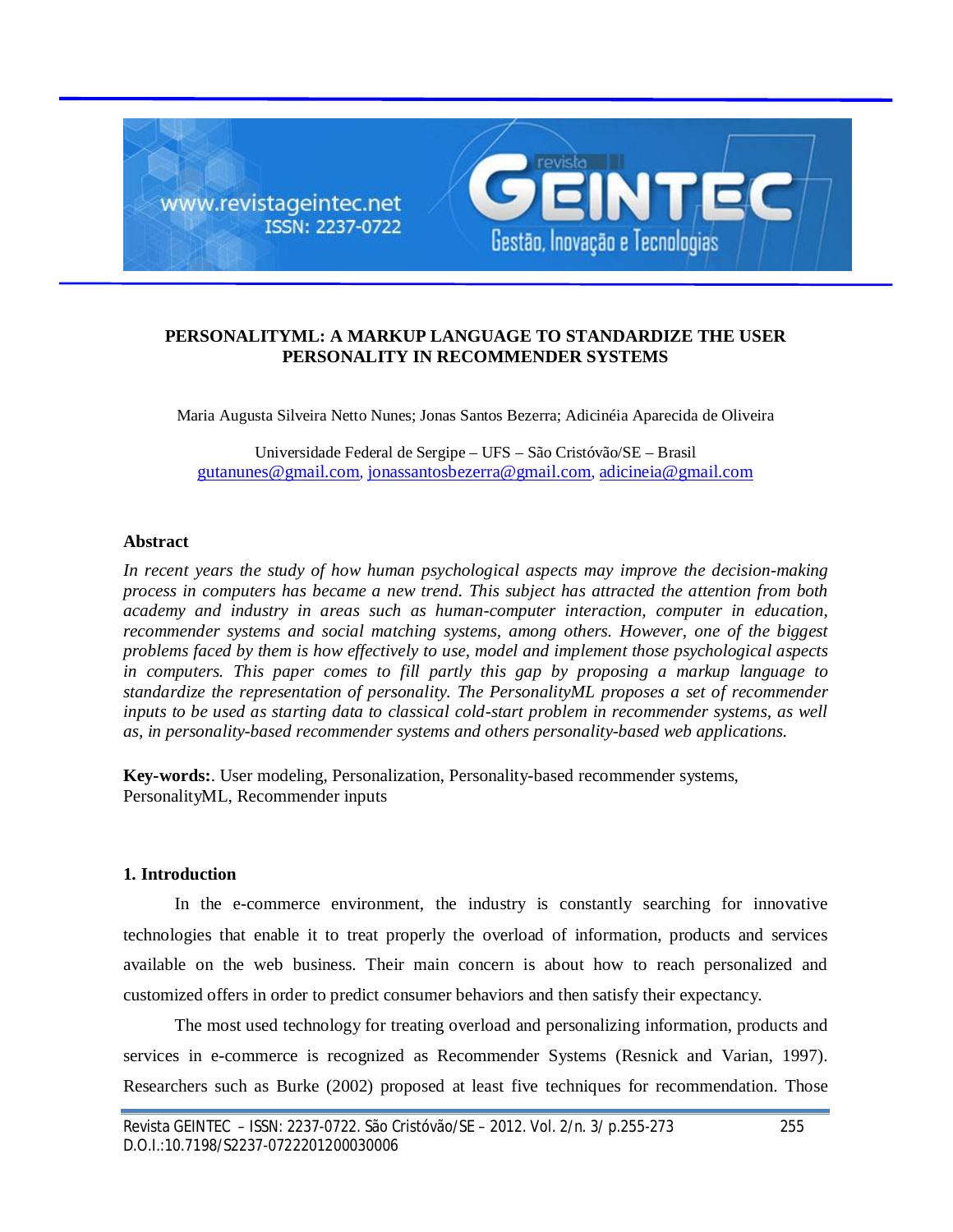techniques come to treat the overload problem considering the type of information to be matched towards to personalization. Burke defined them yet as five major techniques: content-based, collaborative filtering, demographic, knowledge-based and utility-based. However, those techniques could not manage adequately the cold-start problem (Schein et al, 2002) caused mainly by the sparse data and/or new user. This problem was partially solved by the hybrid technique, according to both Burke (2002) and Adomavicius and Tuzhilin (2005). A hybrid technique incorporates, at least, two of the already described techniques; usually the collaborative filtering and the contentbased techniques are put together.

Even by incorporation of at least two techniques many times the cold-start problem persist yet in recommender systems. Let's consider the computer in its decision-making process in an overload situation where human efforts could be unable to treat, why computers consider only the information conventionally processed by computer in its decision-making? We mean, take a real situated context such as buying. In that scenario, how the store's vendor could partially perceive and extract the consumer behavior and subtle information during his interaction with a client? The answer is: the vendor may extract clients information's during his interaction, like (i) what type of clothes the client is using; (ii) what type of shoes she is using; (iii) is she using watch?; has she a bag?; (iv) does she use a make up?; (v) is she wearing jewelry?; (vi) how about her haircut?…. And how about another subtle information, like: (i) her speech intonation; (ii) her facial expression; (iii) her gestures; (iv) her body language.... All that information, in a conventional shopping situation, is extracted by the physical/real vendor from a client during their interaction. From that observed data the vendor predicts what type of product the consumer could be interested in. This type of information has already taken into account by marketing strategies in order to predict costumers' behavior (Sandhusen, 2008) (Solomon, 2010). However why that subtle information is not used by computers in its decision-making process? Is this type of information even collected from user during his interaction with computers? Have they a standard representation in computers?

Subtle information is extremely important for human decision making process, as proved in studies from (Damasio, 1994), (Simon, 1983), (Picard, 1997), (Trappl et al, 2003) and they have demonstrated how important psychological aspects of people such as personality traits and emotions are during the human decision-making process. Even marketing scientists have already described how mandatory this data could be in order to discover the most assertive prediction.

Many subtle information are freely available on web through social networks, blogs, sms, for instance, the question is how to extract them without being too intrusive, and, more importantly, could those subtle information be standardized? Then, how to standardize those data in order to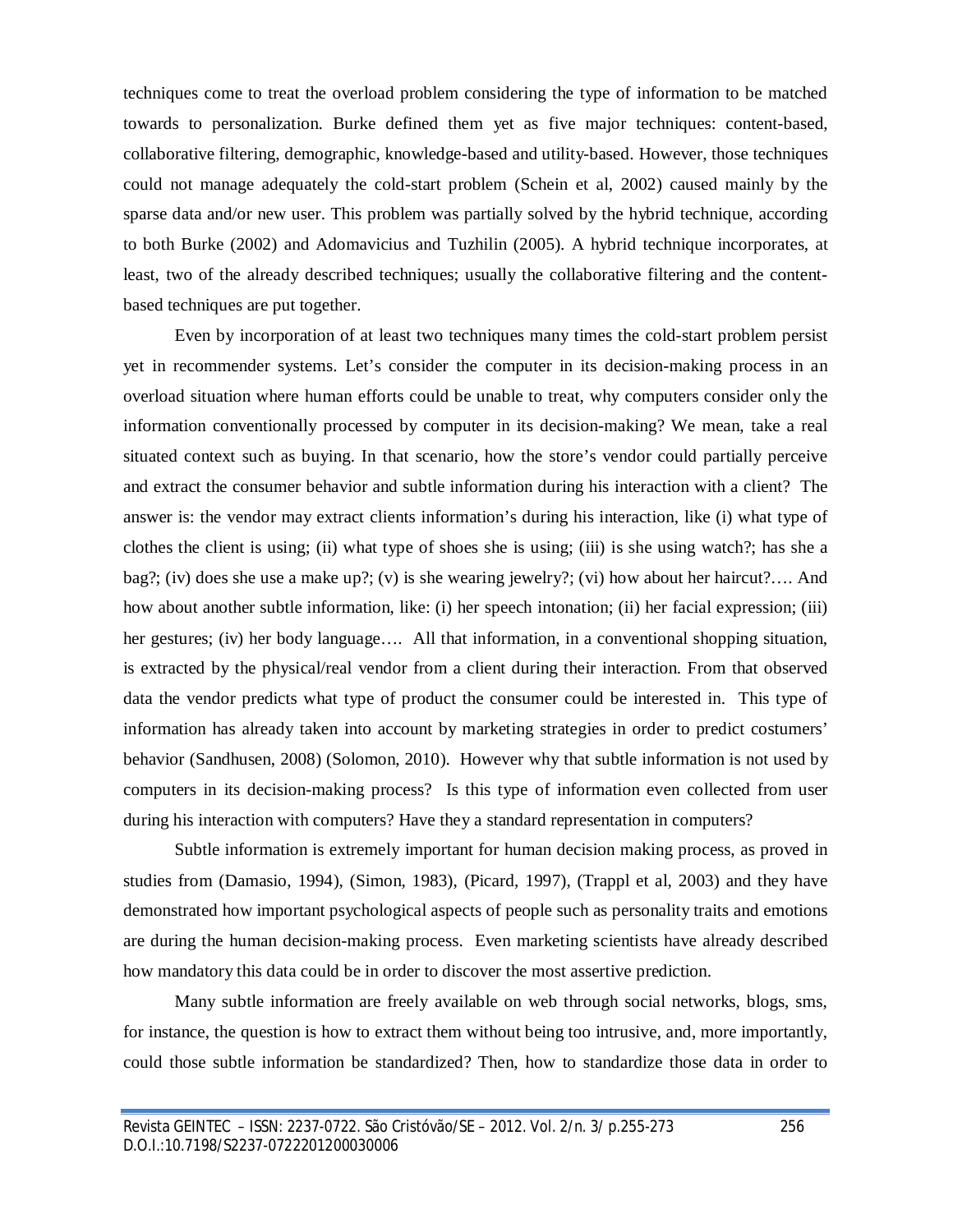enable to any system perceive and use effectively this information as recommender inputs for web systems.

Next, in this paper, we present the growing up field of personality-based recommender systems, followed, in section 3 by some definitions of personality, describing the main used approach implemented in computers. Followed by some developed computer-based tools that enable computers to extract the personality considering the trait approach. In section 4, we present some patterns used as computational models to represent psychological aspects like emotions. In section 5 we describe how to represent that data to be used in web systems. In section 6 we present our proposal of standardization, the PersonalityML with some examples. And finally, in section 7 we present some conclusions followed by paper references.

#### **2. Towards to personality-based recommender systems**

Since the 70s Affective Computing scientists have been trying to model human psychological aspects (mainly emotions) in order to implement what they believe to be lifelike agents, as seen in the works like, (Rousseau and Hayes-Roth, 1998)(Ortony et al, 1988)(Lisetti, 2002)(Picard, 1997), amongst others. As people have psychologically answered to interactive computers as if they were humans, Affective Computing scientists have tried to model lifelike believable characters with Personality, goals and human-like emotions because it contributes to coherence, consistency and predictability in computer emotional reaction and responses (Ortony et al, 1988). The Personality of an agent can produce a performance that is motivated, believable and "theatrically" interesting for users (Rousseau and Hayes-Roth, 1998).

However, in order to promote a different use of this type of subtle information, the recommenders' scientists tried firstly understanding what Affective Computing scientists have effectively done in order to model lifelike believable characters. This approach is quite important to our work because the work already done by Affective Computing scientist may drive us with some fundamental cues and insights about how psychological aspects might be used and how much computers' decision-making could be influenced by it. We have no special interest in deliberately produce emotions in users like lifelike agents do. However, we just hope to make computer understand and extract users' psychological aspects to better personalize and recommend web information, products or services to them.

The use of subtle psychological information such as Personality Traits in recommender system started to be treated by Nunes (2007)(2008)(2009). We noticed that the work from Hu since 2009 (Hu and Pu, 2009) has also been developed towards to incorporation of personality in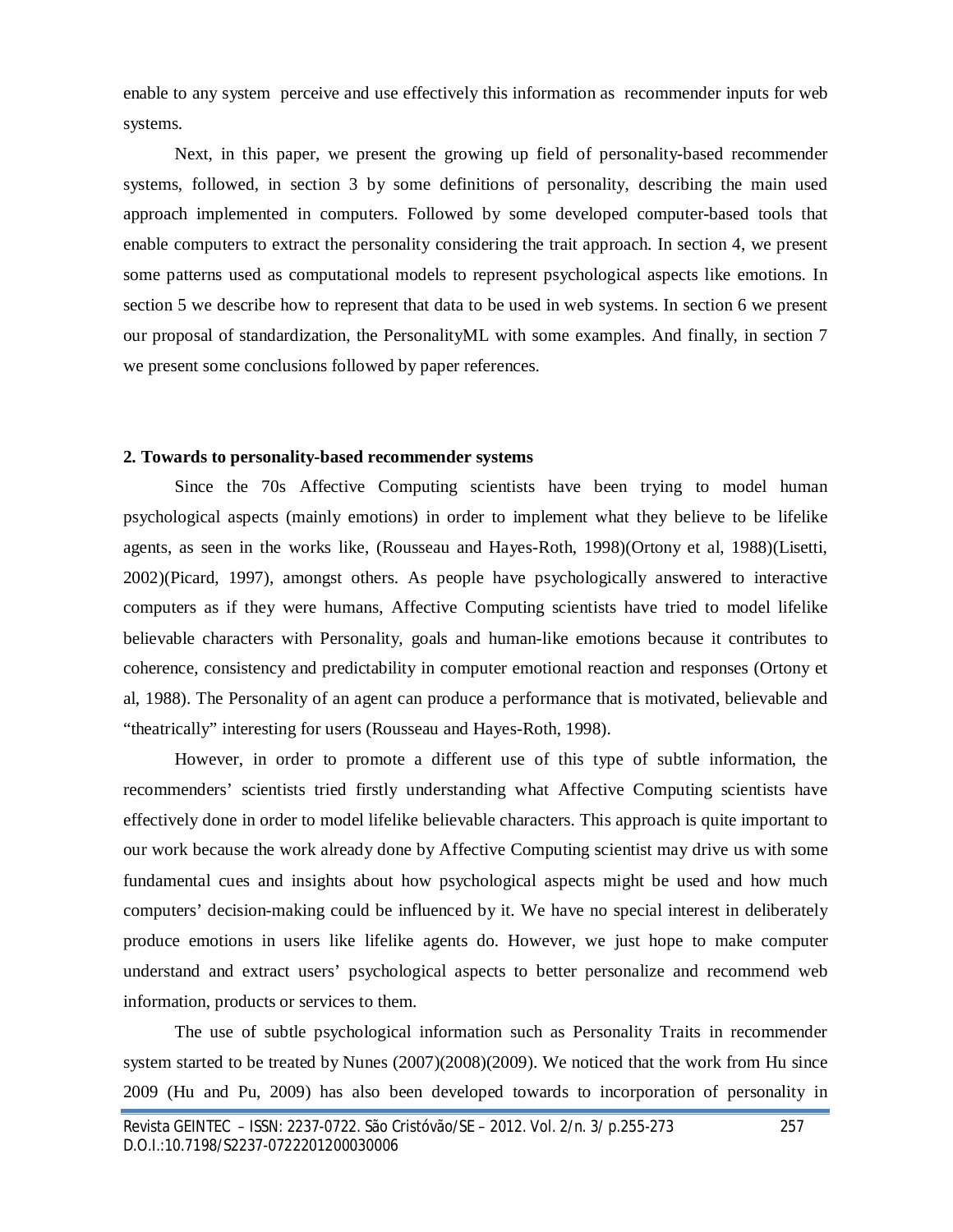recommender system (Hu and Pu, 2010) aiming to address an alternative to treat the cold-start problem (Hu and Pu, 2011).

In (2009) Hu and Pu compares a personality quiz-based recommender system with a classical rating system both on the music context. They discovered that users felt more positive results in the personality quiz-based than in classical rating recommendation. According to them, the user perceived less effort and task time in the personality quiz-based. They also affirms that user also demonstrated the stronger intention of reuse this type of quiz, and demonstrated good surprise with this approach because of the personality-based method may reveal his hidden preferences improving the recommendation as a consequence. In (Hu and Pu, 2009a), they complements the results of (Hu and Pu, 2009) by using TAM (Technology Acceptance Model).

In (2010) Hu and Pu compile the results of (2009)(2009a). They investigate the use of quizbased personality also to create the psychological profile of the user's friends. Enabling for the music recommender system the generation of the recommendation both for the user and his friends. They notice that personality-based recommender system is more welcome for users who are not specialist in music and usually do not know what kind of music they prefer.

In (Hu, 2010) Hu gives an overview of her work focusing on the partial results extracted from her recent work. She declares, like in Nunes (2008)(2009), that personality influences human decision-making process and interests, and, she also affirms that little research has been done in this context. Her aim, as well as the paper's authors, is to contribute towards this field. Then in this paper she proposed a personality-based recommender system, which is effectively tested in (Hu and Pu, 2011). In (2011) Hu and Pu incorporate the personality information in the collaborative filtering approach aiming to reduce the cold-start problem using at least three methods. They got statistical interesting results from them proving that personality could effectively address the cold-star problem.

Lampropoulos et al (2011) propose also to solve the cold-start problem by using both content-based (music genre classification) and collaborative filtering technique (of personality diagnosis).

Tkalcic et al (Tkalcic et al, 2010) uses affective parameters, including personality traits, in order to recommend images in a content-based recommender system.

In 2011, many other recommender systems using personality appear, mainly in music recommendation domain such as proposed by (Lampropoulos et al, 2011)(Park and Moon, 2011)(Zhou et al, 2011). Other contexts different from music recommender also appear, they are: privacy management preferences influenced by people personality (Page and Kobsa, 2011), the associations between social media use and personality traits (Zhong et al, 2011), the association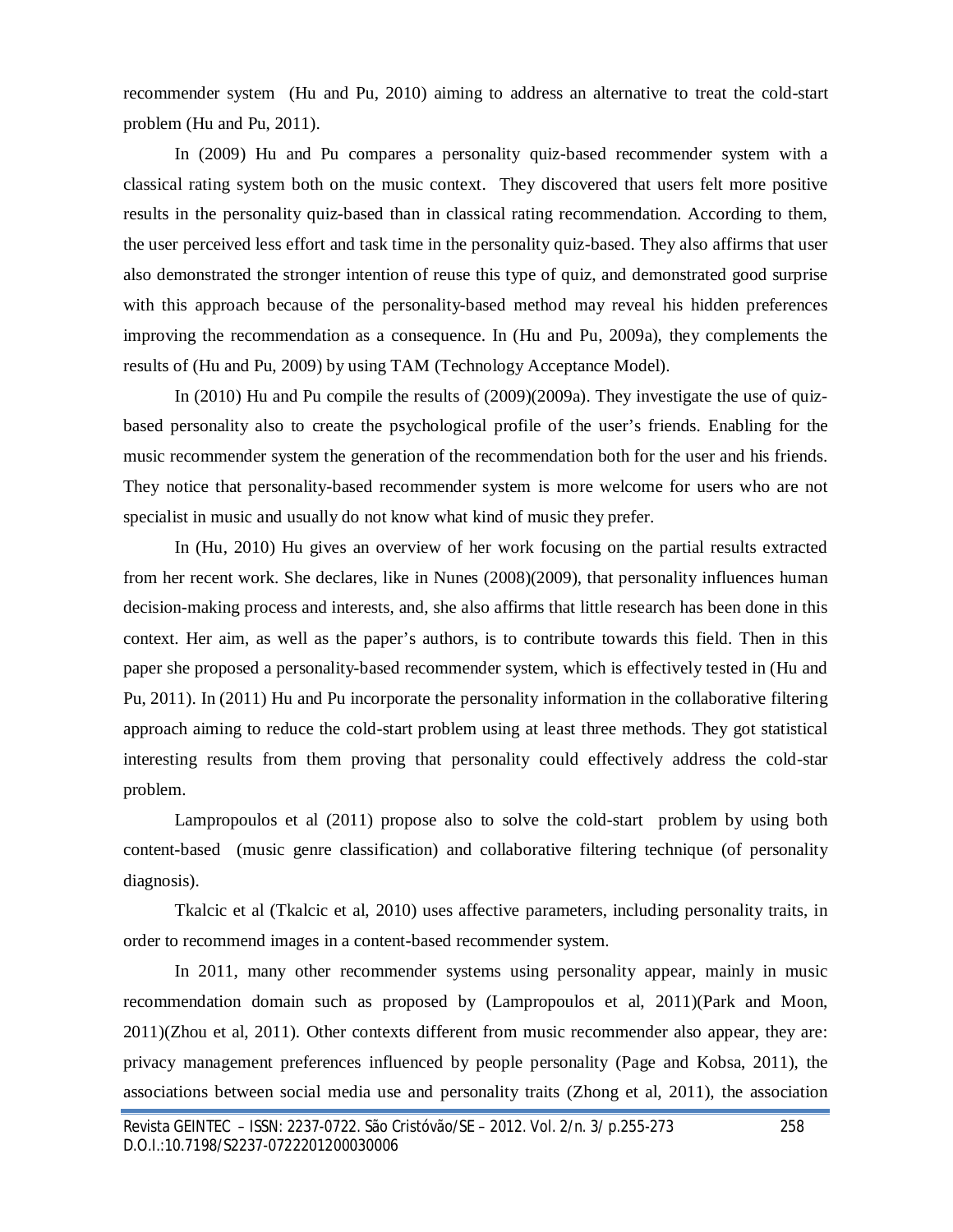between personality and the user language expressed in blogs (Iacobelli et al, 2011)(Minamikawa and Yokoyama, 2011) and in online tourism domain (Roshchina et al, 2011), the association between personality and popularity of users in the Facebook (Quercia et al, 2012), how adaptive user interfaces for mobile can be considering the user personality (Oliveira et al, 2011), among others.

#### **3. How about personality**

Personality does not have a common definition. The Latin origin of the word personality, "Persona", refers to a mask used by an actor in a play to show his appearance to the public (Schultz, 1990). Funder (2001) says that "Personality is also related to human thinking patterns, emotions and behaviors together with psychological mechanisms behind those patterns".

We know that personality is more than just superficial physical appearance. Personality is relatively stable and predictable. However, it is not rigid and unchanging, it is normally kept stable over a 45-year period which begins in young adulthood. According to psychologists definitions of personality could be better defined based on the theory/approach of personality that it belongs to. Theories of Personality were created to facilitate the individual understanding of oneself and others. There are more than 18 theories of personality described by researchers. Each one describes alternative ways to present and differentiate human personality. According to Schultz (1990) they can be grouped in 9 categories: psychoanalytic, neopsychoanalytic, trait, life-spam, humanistic, cognitive, behavioral, social-learning and limited-domain. Alternatively, Funder (2001) also propose other categorization approaches, like: trait approach, biological approach, psychoanalytic approach, phenomenological-humanistic approach, behavioral approach and cognitive approach.

Each theory/approach of personality focuses on how personality is used and defined by psychologists and how each approach differ from one another in terms of conceptions and measures. Funder (2001) argues that people's unconscious minds are largely responsible for important differences in their styles of behavior. On trait approach, for instance, psychologists focus their efforts on the ways people differ psychologically from one another and how these differences might be conceptualized or measured (personality traits). Psychologists using the biological approach, point to inherited predispositions and physiological processes to explain individual differences in personality. In the phenomenological/humanistic approach, personal responsibility and feelings of self-acceptance are identified as key causes of differences in personality. Psychologists who adhere to the cognitive approach conduct experiments on how the basic cognitive processes of perception, memory, and thought affect behavior and personality. The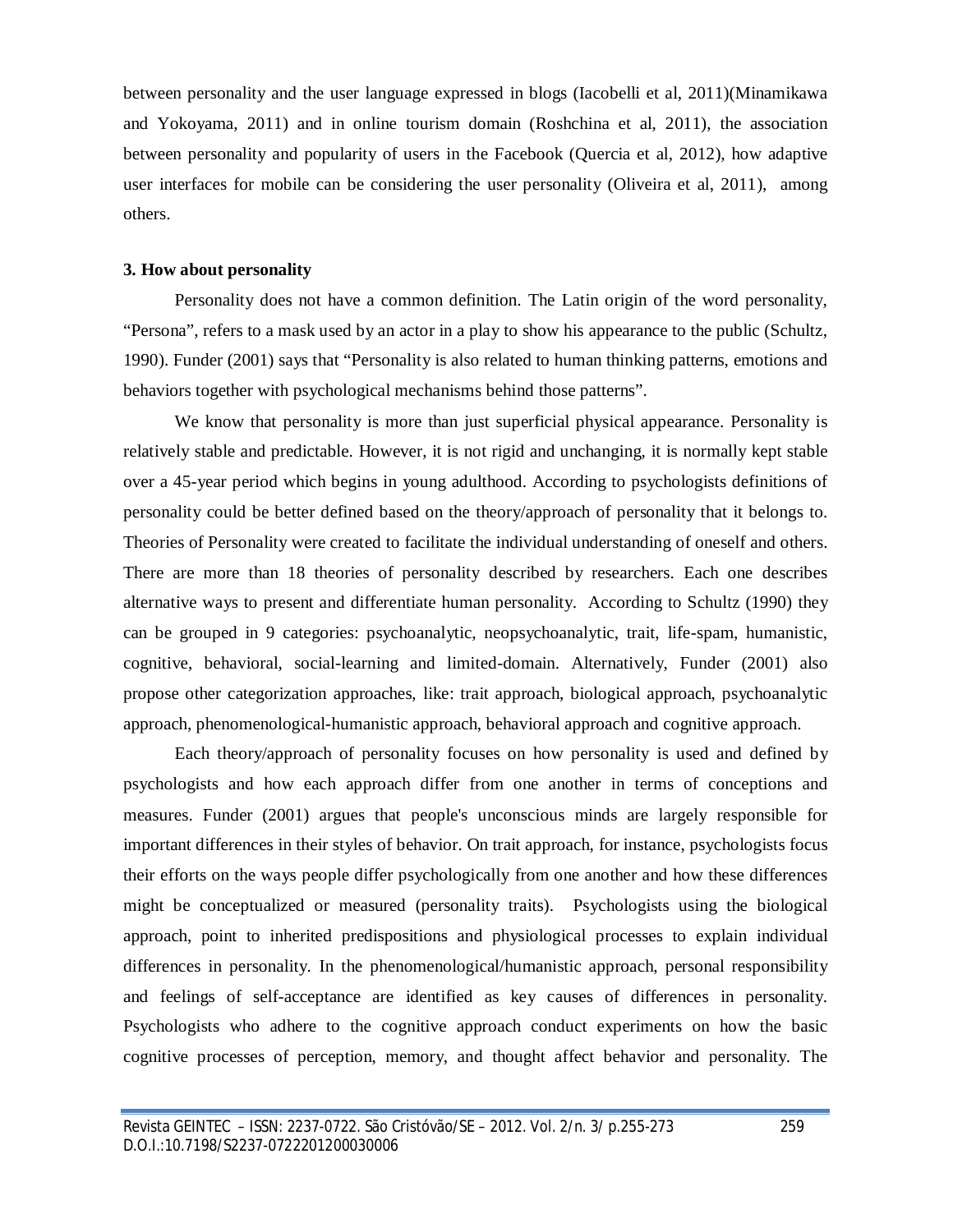behaviorist/learning approach focuses on behavior and ways in which it can be affected by rewards and punishments.

Then, in this paper we propose to create a computer standardization of personality to be used as recommender inputs in the computer's decision-making process. We believe the standardization will facilitate how academy and industry may model and implement personality patterns in recommender systems and other web systems.

### **3.1 The trait approach**

According to Mairesse et al (2007) and Nunes (2008)(2009), the most common approach used by Affective Computing scientists to implement personality in computers is the trait approach. The main explanation for that is because the trait approach describes the psychological differences amongst individuals and it is easier than others approaches to stereotype, codify and implement in computers.

Personality traits were first studied and defined by Gordon W. Allport (1921). Allport studied personality based on healthy people as opposed to his colleagues who studied abnormal and pathological personalities (Schultz, 1990). He created 17.953 traits to describe the personality of an individual (Funder, 2001). Allport believes that every human is unique having common and individual traits. Therefore the intensity of those traits will be forcedly different. That means, for instance, "Mary and Jane may be both aggressive people, although the range of aggressiveness of each one will be different". That difference comes from their individual history and never-repeated external/environmental received influences. Thus, even if Mary and Jane have the same trait (aggressiveness) the intensity will not be the same.

Allport defines common traits those ones shared amongst many people within a culture, measurable on a scale. On the other hand, individual traits are traits that refer just to personal dispositions, unique in an individual. 17.953 traits defined by Allport include common traits as well as individual traits and says that "every man is: like all other men, like some other men and like no other men". As most individual differences are meaningless in people's daily interactions, in order to limit the definitions of traits in an exponential way, otherwise growing exponentially thus becoming intractable. Then researchers assume that the trait approach is based on the idea that all men are "like some other men" (Funder, 2001).

In this regard, Cattel proposes a subset of Allport traits. He proposes 4.500 traits items against the 17.953 created by Allport. Those 4.500 were correlated to 171 scales after some empirical analysis (Goldberg, 1990). After, Cattel reduced an extra 99% of those items transforming them into 35 bipolar sets of related items, which were factor analyzed. As a consequence, he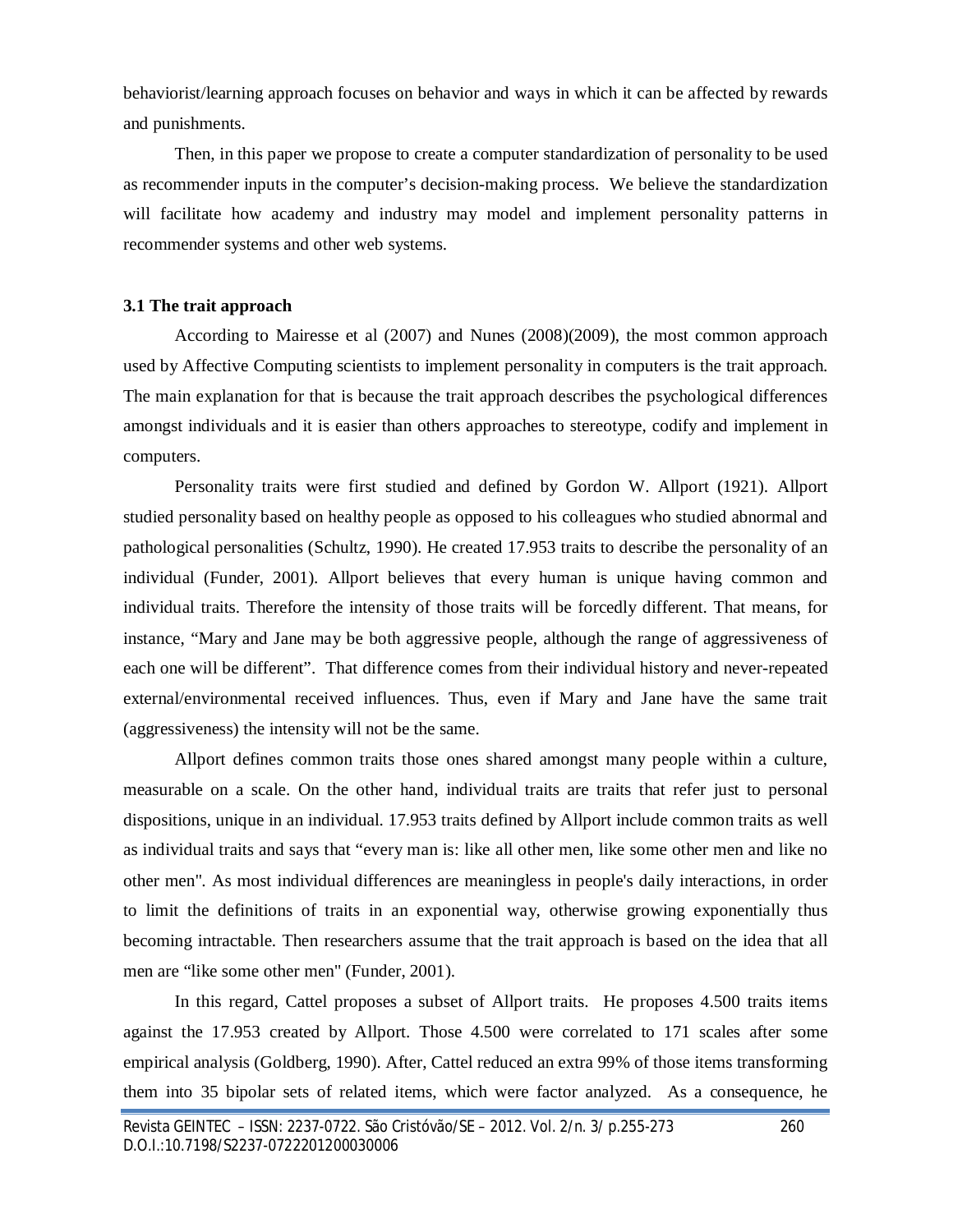identified 16 personality factors. They were analyzed by orthogonal rotational methods, which proved that only five factors were replicable (Goldberg, 1990), as a result, the "Big Five" Model was created.

The formal beginning of the Big Five (John and Srivastava, 1999)/FFM (Five Factor Model) (Mcrae and John, 1992) was created by Fiske, replicated by Norman and derived from Cattel's natural language traits. They were usually labeled as (i) Extraversion, (ii) Agreeableness, (iii) Conscientiousness, (iv) Neuroticism and (v) Openness to Experience (Mcrae and John, 1992).

Essentially, to simplify and organize the traits, researchers created the Big Five model. On the other hand, researchers asked one another if only five traits were sufficiently accurate to measure personality differences. According to John and Srivastava (1999): "The Big Five structure does not imply that personality differences can be reduced to only five traits. Yet, these five dimensions represent personality at the broadest level of abstraction, and each dimension summarizes a large number of distinct, more specific personality characteristics called facets".

Our study focuses on the definition of factor and facets because it is simpler and it is much more used by Affective Computing scientists than others approaches. Facets are used by psychologists in order to enrich Big Five dimensions with more fine-grained characteristics.

#### **3.2 How to extract personality traits from user?**

In order to extract human traits, as Big Five factors and their respective facets, Affective Computing scientists started to use computer-based tools. Those tools could be questionnaire-based, stories-based, text-based, keyboard-based, kinect-based among others.

#### 3.2.1Questionnaires

Questionnaires are the most traditional way to extract user personality used nowadays. Traits questionnaires could be directly applied by psychologists, or may be freely available on the web. They might have either a large or a small amount of questions. The number of questions in the questionnaire is directly related to the granularity of the desired extracted traits from each person's personality.

A personality test is a computer narrative that generally reveals an established set of traits of an individual that differentiates one from another human being. Johnson's (Johnson, 2000) defines it as "a report based on empirical research that can tell a test-taker how someone's personality is likely to influence job performance, health, relationships and other significant life events, being useful to provide insights and to make predictions about individuals".

Researchers propose a wide range of test to assess human personality traits (many of them are available in computer-based format). For instance 16PF (Cattell's 16 personality factors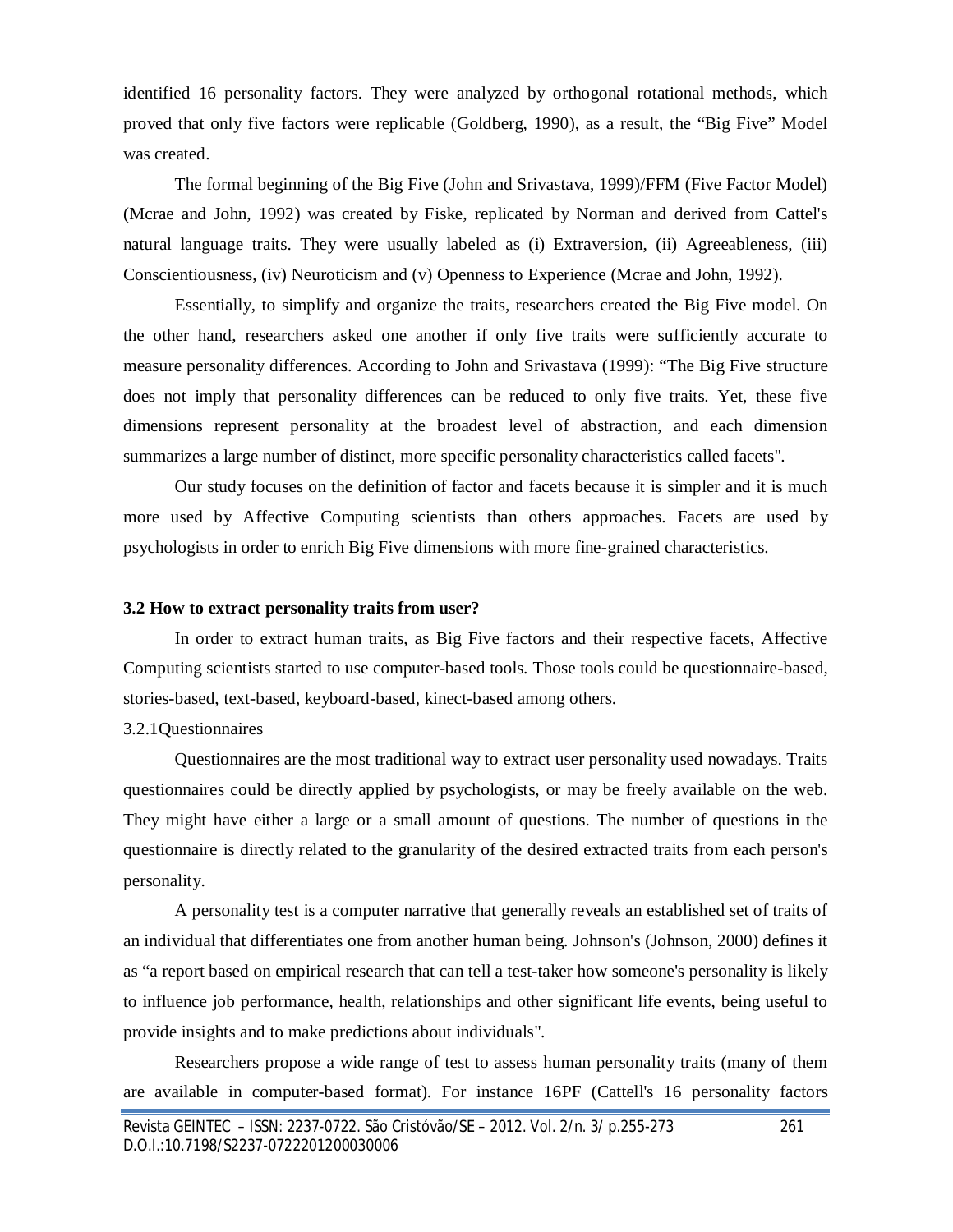questionnaire) and 6FPQ (six factor personality) are based on other constructions, different from the Big Five. Therefore, as described before we are particularly interested in personality tests based on 5 constructions (Big Five).

After analyzing a list of Inventories (described in (Nunes, 2009)) we hypothesized that the number of items influence the precision of the traits measured. The bigger the number of items, the finer grouped and more accurate the extracted traits will be. She described that NEO-PI-R is different from most other inventories. That is because it assesses 5 factors of Big Five including also 6 more facets for each dimension (30 facets in total) using then a fine-grained description of people's personality traits and, consequently, a bigger precision in those representations of traits.

Johnson (2000)(2005) defined the NEO-PI-R (Costa and McCrae, 1992) as one of the most robust, used and well-validated commercial inventory in the world. It has been used in over a thousand published studies where it demonstrated longitudinal stability, predictive utility, and consensual validation. The NEO-PI-R is a commercial inventory and, consequently, a proprietary instrument, (as most of broad-bandwidth personality inventories) its items are copyrighted and cannot be used freely by other scientists.

Alternatively, Goldberg has proposed in collaboration with some researchers the creation of a public domain scale called IPIP - The International Personality Item Pool (Goldberg, 1999). According to Johnson (2000) the IPIP Consortium created a set of 1252 items in the IPIP. Goldberg's research team has been able to identify, empirically, sets of IPIP items that measure the same constructions as commercial inventories. Scales formed from these items' set possesses psychometric properties that match or exceed those of the original commercial scales. In order to find a taxonomic framework to organize the nearly countless variety of individual differences that might be measured, IPIP also uses a Big Five factor structure as NEO-PI-R does.

The NEO-IPIP Inventory (Johnson, 2000)(Johnson, 2005) appeared when Johnson chose from the various personality inventories at Goldberg's IPIP website with his 300 items proxy for the revised NEO Personality Inventory (NEO-PI-R) (Costa and McCrae, 1992). Johnson decided to create an IPIP-NEO because it is a free-of-charge version of NEO-PI-R which is, as previously described, one of the most robust, known and well-validated commercial inventories in the world (Johnson, 2000) and also because it is based on Five-factor or Big Five dimensions. NEO-IPIP Inventory was used and well-validated by Johnson (2000)(Johnson, 2005). From August 1999 to May 2001, 175000 people answered the online NEO-IPIP questionnaire. Then, 21588 answered questionnaires were selected as a valid protocol.

As the time to answer a reputed fine-grained Personality Inventory (like NEO-IPIP for instance) may be limited, shorter instruments should also be provided. Even if inventories that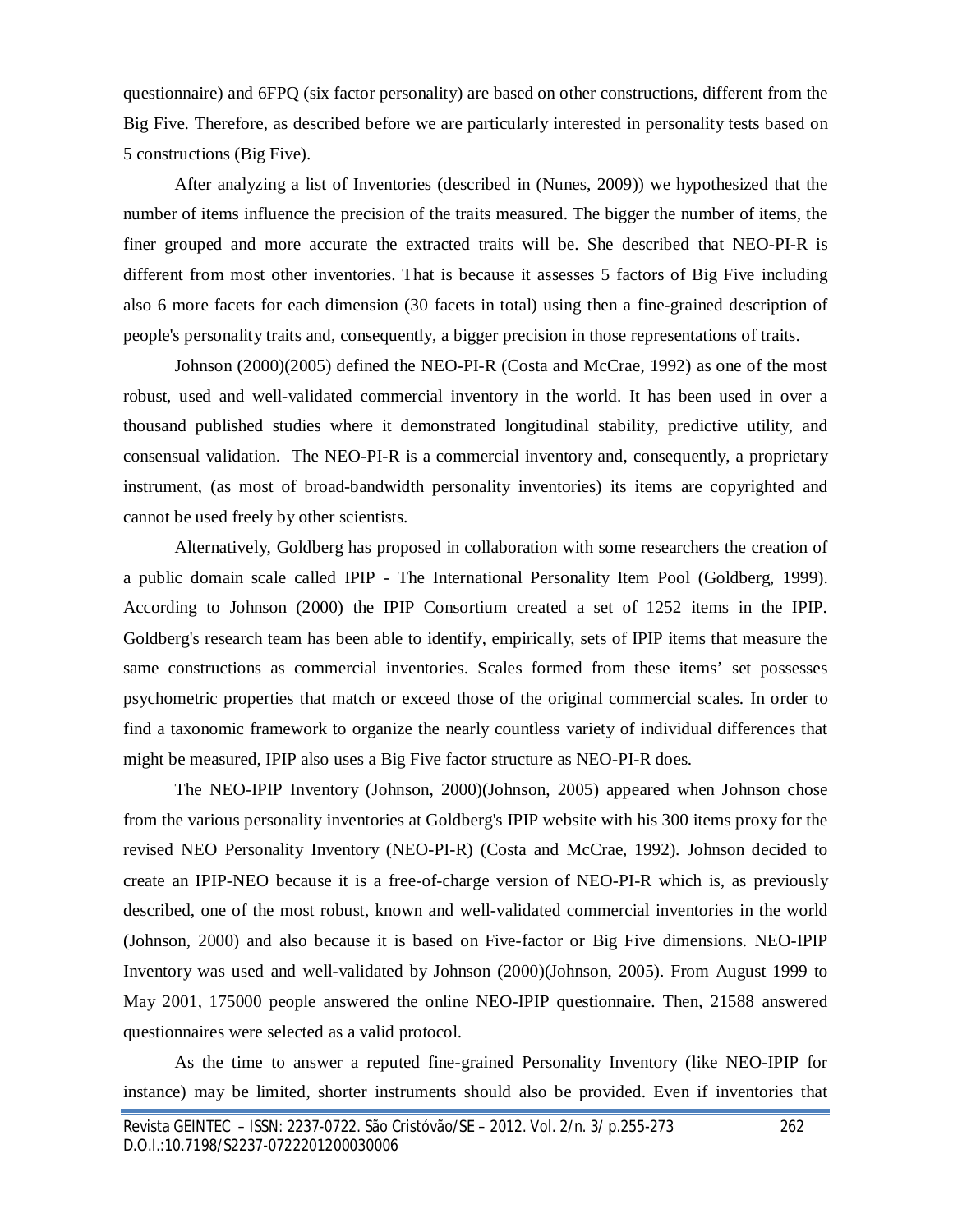incorporate only five dimensions can not provide the specific variance associated with each of the lower-level facets (Goldberg, 1999) and long instruments tend to have better psychometric properties than short ones (Gosling, 2003), in real circumstances researchers have no choice other than using an extremely brief instrument (or they use no instrument at all).

In order to solve this problem, Gosling (2003) proposes a very brief Personality Inventory called TIPI test. TIPI (Ten-Item Personality Inventory) consists of 10 items based on the Big Five factors. TIPI is also an instrument of public domain. Gosling stresses that "a very brief measure should be used if Personality is not the primary topic of the research interest because a very brief measure can decrease psychometric associated proprieties". Gosling found a strong correlation between the TIPI and NEO-PI-R dimension scales.

In Nunes (2009) we have been using the NEO-IPIP Inventory and TIPI test in order to conceive, model, formalize and implement a Psychological Profile to be used in our personalitybased recommender System. In addition, her team has been developing other two updated versions of the questionnaire's tool (Nunes et al, 2010), the last one is being developed to be used on mobile devices.

Both Dunn et al (2009) and Hu and Pu (Hu and Pu, 2009) (HU and Pu, 2010) agree that users fell comfortable and satisfied by having their personality explicitly extracted from a personality tool. Dunn et al, yet describe that the user demonstrated more satisfaction in answer a NEO interface (similar than NEO-PI-R and NEO-IPIP presented before) than other interface tested by them. However, Dennis at al (2012) found evidences that a stories-based "questionnaire" could be also more pleasant and effective than traditional questionnaires. The stories used by them are created taking into consideration the NEO–IPIP-20-item scales combining phrases into sentence forming a short story, presented inside a stories' scenario. The results of their research are promising and interesting, however they did not found correlation in all five factors of Big Five.

Although researches about how to extract personality without using questionnaires are yet based on the assumption that human beings left personalities cues in all their daily life activities (Gosling, 2003). Affective Computing scientists are studying other methods than questionnaires towards to the extraction of user's personality. Those methods include, for instance: speech intonation and conversation analyses (Gosling, 2006), text mining (Mairesse et al, 2007), typing and mouse use patterns (Filho and Freire, 2006) and (Porto and Costa, 2011), among others.

## 3.2.2 Keyboard-based

Unlike the questionnaire, the use of typing patterns to extract personality features is a less stressful and intrusive to the user. We mean, questionnaires are too much time-consuming and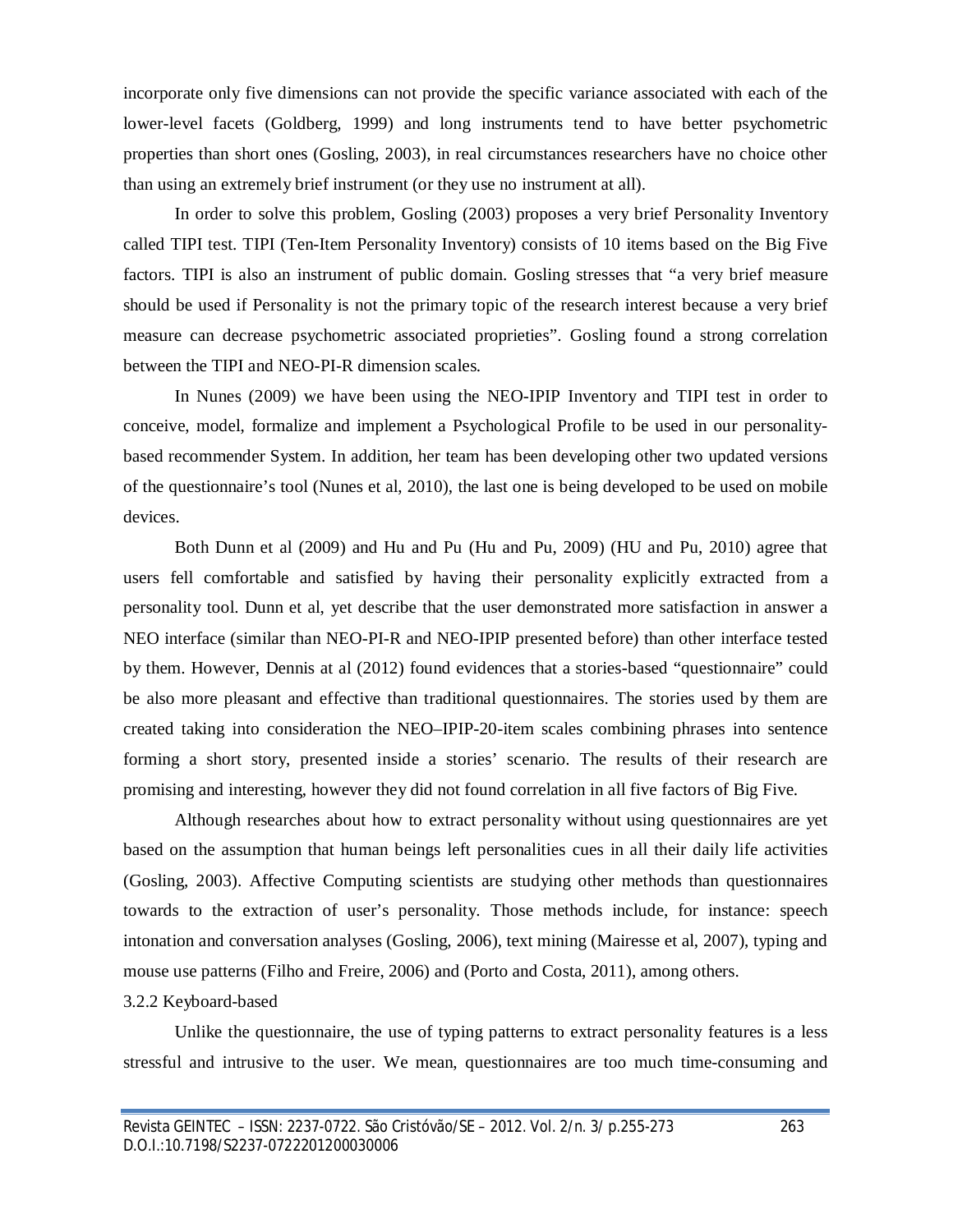require cognitive efforts from the user, while typing analysis is an automatic method and "invisible" for the user.

According to Filho and Freire (2006) the main way to obtain typing features is (i) by the time of latency between pressing two keystrokes and (ii) by the time pressing and holding one single keystroke. They show evidences that typing features are personal and can be used as components to improve biometrical systems. Then, Khan et al (2008) conducted experiments in order to measure personality via typing and mouse use patterns. They found promising results in recognition of some traits and facets by using this approach. In 2011, Porto and Costa (2011) proposed a system able to extract the user personality considering the user typing pattern. The methodology used by them was to map the user's typing pattern extracted from a conventional keyboard (Filho and Freire, 2006) matched into the user personality traits extracted by the Personality Inventory (Nunes et al, 2010).

#### 3.2.3 Text -based

Mairesse et al (2007) was the pioneer in automatic recognition of personality traits by using linguistic features. Based on text samples and conversation transcriptions collected from people he constructed a statistical model to evaluate personality. His model use both syntactic and semantics language information to recognize the Big five factors.

The author analyzed several ranking models and classifiers and made a list of advantages and disadvantages to personality recognition of each one of the Big Five factors. In his work, the ranking models were more accurate than the classifiers.

There are other new brand technologies to extract personality from user, such as kinectbased in emotion (Mahmoud et al, 2011). However the researches are just in the beginning and the results are not conclusive yet.

Thus, after extracting the user personality how to formalize it in a standard pattern? This paper fills this gap by proposing a Mark-up Language to represent personality data, called PersonalityML.

#### **4. Developed patterns for human psychological aspects in computers**

As personality implies emotions, many Affective Computing scientists have been incorporating personality traits in their modelling of lifelike emotional believable agents, as described previously. In order to better use and apply user's psychological aspects in other contexts such as recommender systems, we should firstly have a better understanding what Affective Computing scientists have been doing towards extracting personality aspects from human and then,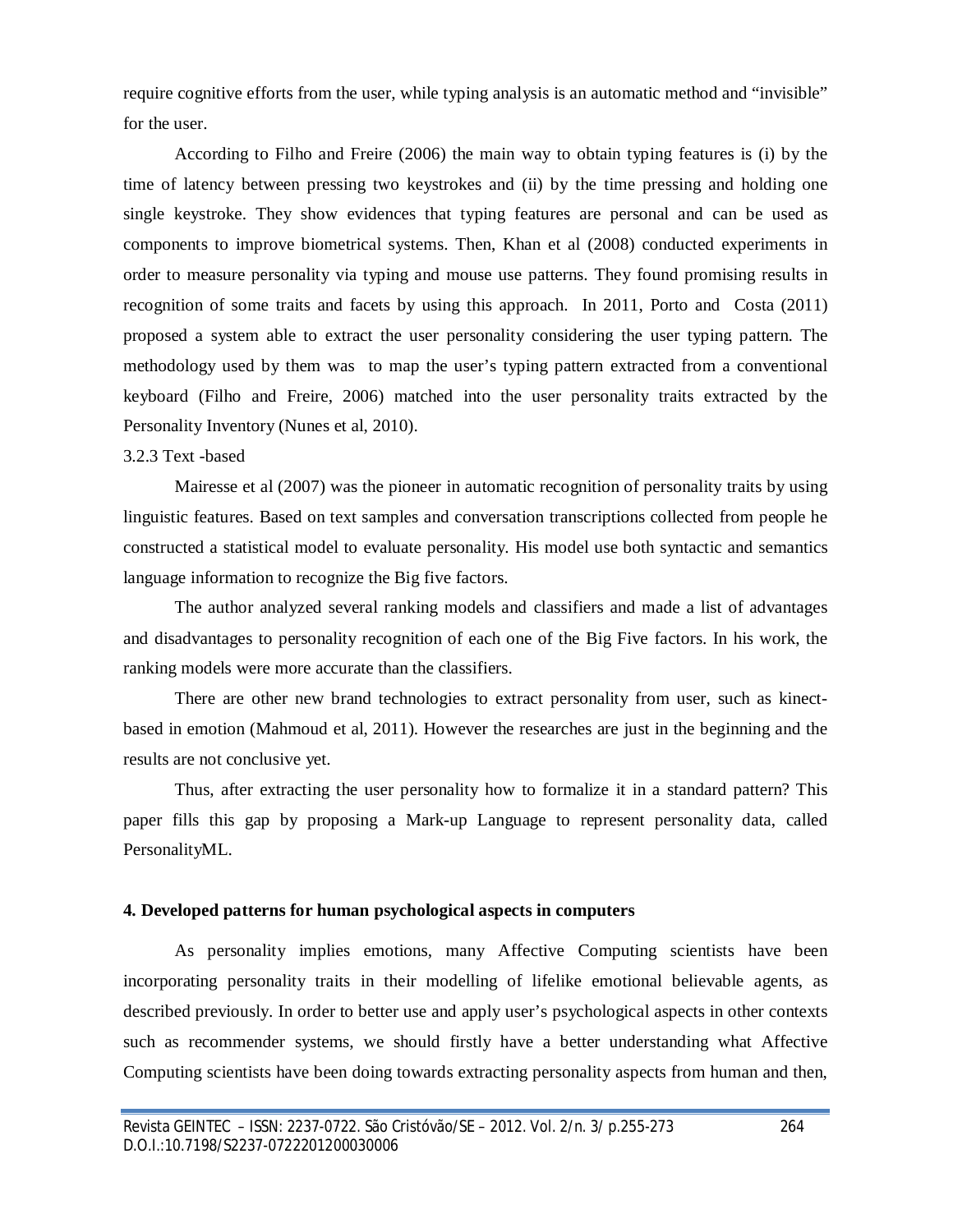model in virtual embodied emotional agents. Based on this study, we took cues on how they have modelled agents' psychological aspects (real/virtual), even if our main interest is to use it to model human beings instead of virtual agents.

As we saw in the sections below, Affective Computing scientists are neither proposing newer personality nor emotional theories, they have only used the available ones in order to drive their models. However, at least considering the personality issues we did not find any pattern or standardization in their representations. By recovering human personality and storing in a standard model, we enable computers to manage the recommender inputs for its own decision-making process, which is essential during the recommendation process.

However, as we said before, many Affective Computing scientists focused mainly on the identification and model user's emotions (Rousseau and Hayes-Roth, 1998)(Ortony et al, 1988)(Lisetti, 2002)(Picard, 1997). Some examples of Computational Model of emotions are:

• AKR (Affective Knowledge Representation) is a taxonomy for Emotion, Moods and Personality, based on 16 different dimensions called emotional components (Lisetti, 2002);

• MOUE (Model of User Emotions) is a user model based on AKR. It store information about users' emotion; it calculates the most experienced ones; it classifies similar emotions and provides user feedback about his emotional state (Bianchi-Berthouze and Lisetti, 2002);

User Mood is a XMPP (eXtensible Messaging and Presence Protocol) extension,

created in XML and used to transport and store information about users'mood (Saint and Meijer, 2008);

• EmotionML (Emotion Markup Language) is the first W3C effort in order to standardize the representation of Emotion in computers (W3C, 2010).

Yet, even if emotions are more studied than personality, personality is more stable and livelong and also it influences emotions directly. Unfortunately, there are little works using personality model, especially if compared with the use of emotions. Nevertheless, there are some starting relevant contributions in the field, such as:

• GUMO (General User Model Ontology) is an ontology designed to be used in ubiquitous computing in order to store and share user data through different kinds of technologies. GUMO was the first User Profile created to represent psychological information of (Heckmann 2005);

• UPP (User Psychological Profile) is a user model used to model users' personality according to the Big-Fivel Model based on the trait approach. It is used in a Personality Inventory and in a Personality-based Recommender System (Nunes 2008, 2009);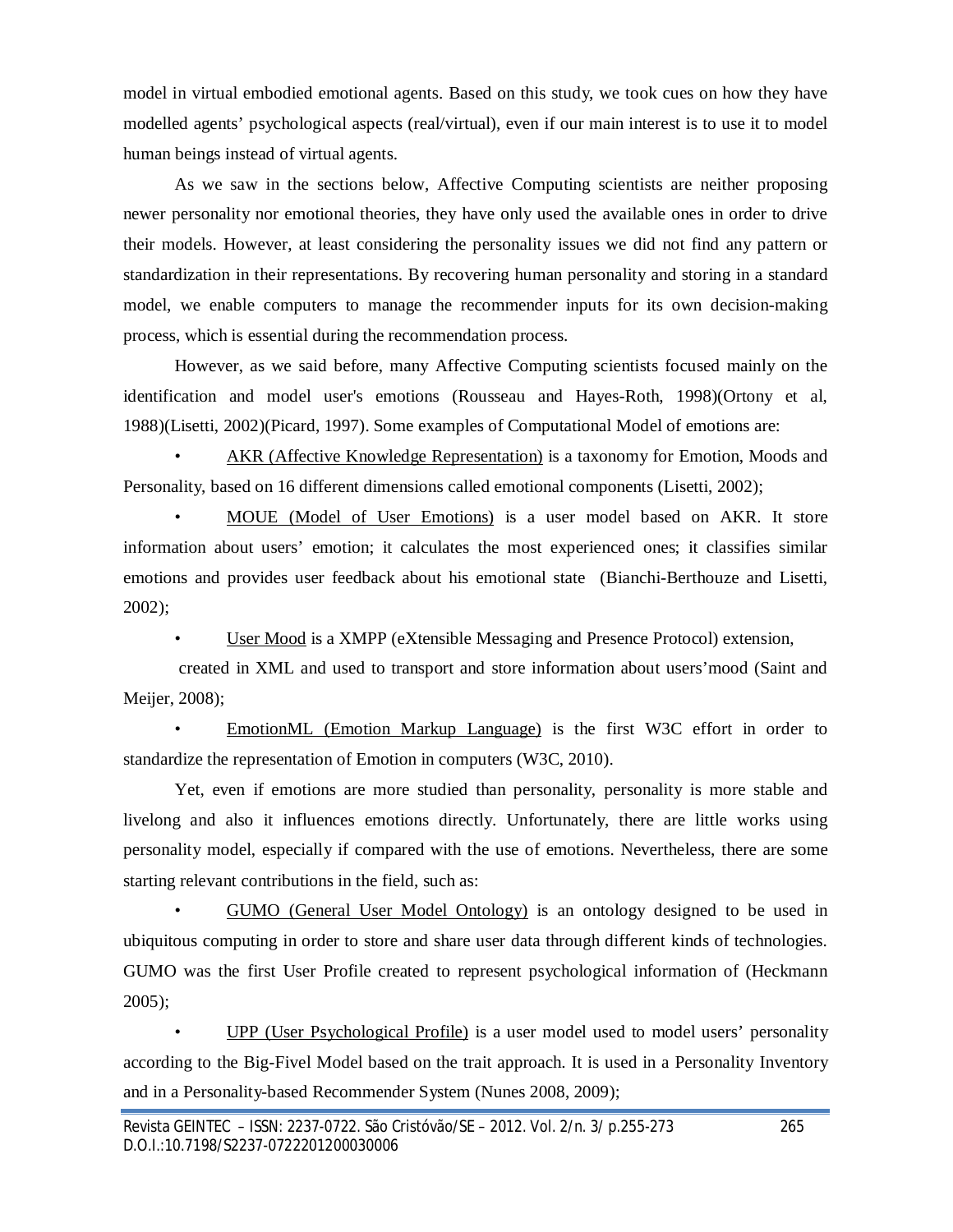• Personality Recognizer is an application that automatically recognizes a user's personality using both linguistic and conversational cues (Mairesse et al, 2007).

# **5. Personality Markup Language**

# **5.1 How to represent data for web use**

Nowadays, the use of the web as an environment for sharing and produce the information's is a world reality in almost all levels of our society like economic, commercial, social, political and cultural.

According to Abiteboul et al (2000) a few years ago the e-data production was little and restricted, but nowadays most of people, companies and institutions share documents through web. However this type of data is usually computer generated using a database technology. How about to the development of a standard language for the electronic representation of data aiming to improve its publication and allowing both human and machine to understand "what is being said"? Such standardization is called eXtensible Markup Language, the XML.

XML is a standard of the World Wide Web Consortium. Used as a text-based format for representing structured information such as documents, data, configuration, transactions and so on. As well as one of the most widely-used formats for sharing information among programs, people and computers (W3C,-XML 2010).

Due to its extensibility (new tags and attributes can be defined by the programmer), complex structures (the powerful structure representation) and validation (XML documents may contain a grammar description), XML is also considered a meta-language. So it can be used as a start point to build more specific data representation. Some examples are :

• XBRL (eXtensible Business Reporting Language): used as a standard to publish financial reports, distribute financial information for banks, to fulfill the Security and Exchange Comission rules and insert financial information in websites (Riccio et al, 2005).

• UserML (User Markup Language): "a platform for the communication about partial user models in a ubiquitous computing environment, where all different kinds of systems work together to satisfy the user's needs" [18].

• ODF (OpenDocument Format for Office Aplications): is a XML-based file format for word processing, spreadsheets, presentations and charts. ODF is an international standard supported by multiple applications, and it can be implemented in any type of software (Oasis, 2012).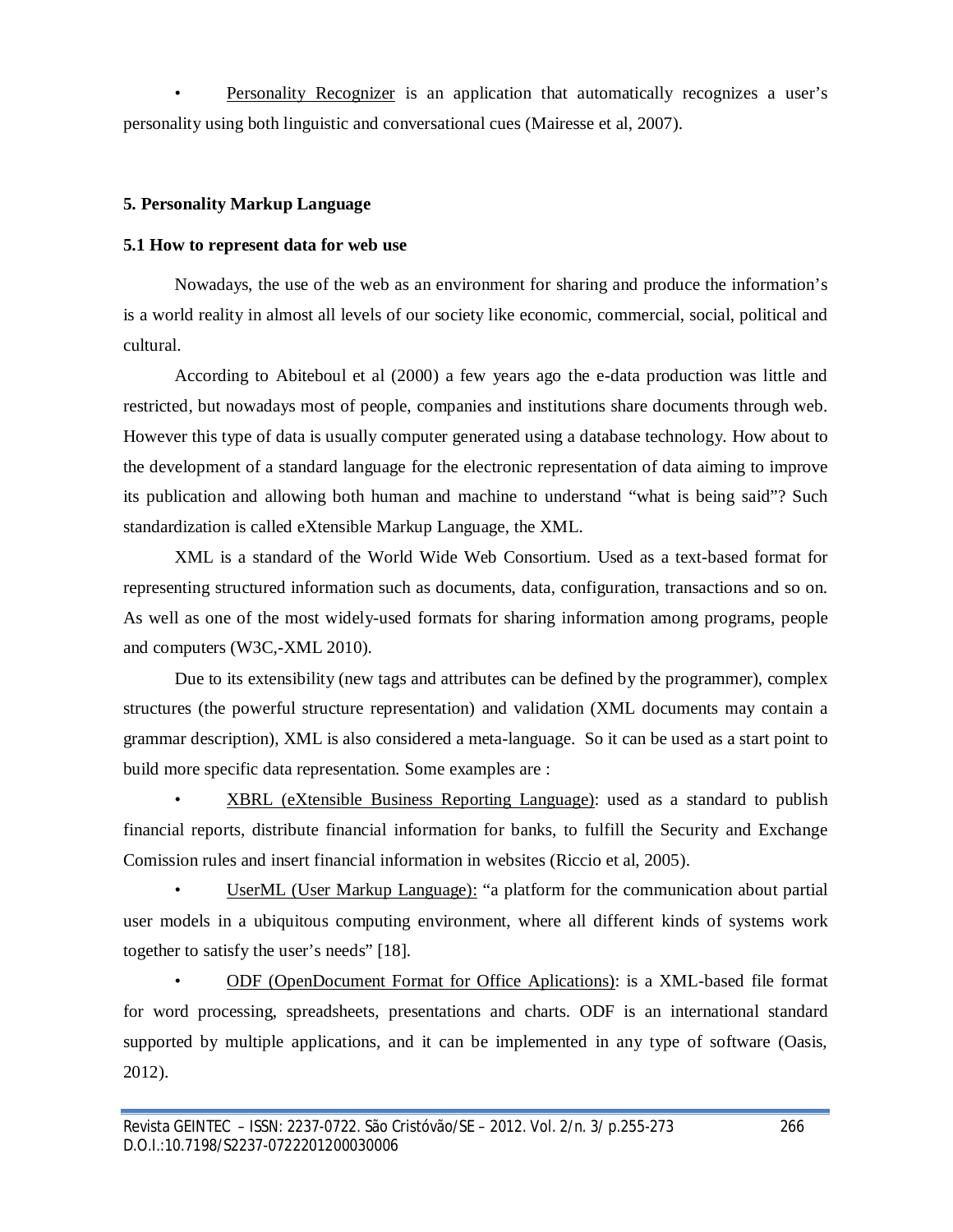• EmotionML (Emotion Markup Language): a W3C standard markup language to computational representation of emotions (W3C, 2010).

All these languages and formats, developed in XML, allow us to take advantage of the entire XML infrastructure and technology. Taking also into consideration that XML was designed to represent and transport data through the web and has already a very disseminated technology; actually it is the most common tool for data transmissions between all types of applications.

## **5.2. Standardization of personality: PersonalityML**

The Personality mark-up language (PersonalityML) has the aim of standardize and help to disseminate and share the use of users' personality information across applications that take human psychological aspects into account in the computer decision making process.

As was demonstrated in the last section, XML can be used to build new mark-up languages for specific purposes without concerning about data sharing, data transport, data conversion or platform changes.

Thus, the main challenge when defining a markup language to standardize the representation of personality is to embrace the variety of psychological theories to explain personality once it does not have a common definition.

In order to create the PersonalityML we proposed an initial grammar, enabling the standardization of how represent the personality theories. We created a flexible initial grammar enabling the Affective Computing scientists add and extend whatever element they want in already defined theory.

The main attributes of PersonalityML are:

<personality>; <approach>; <model>; <theory>; <inventory>; <factors>; <facets>; <generic>. Described as follow:

The <personality>: This element describes a single personality annotation and can be complemented by its sons. Attributes as <name> and <score> can also be used to improve the information about the PersonalityML tags.

• The <approach>: Approaches refer to "what" variables are used to understand personality. As an example, the trait approach explains personality in the ways people differ from one to another, the biological approach does it by using biological mechanisms, and so on. The set of approaches are listed before in section 3, or you may find a complete and more detailed list at (Funder, 2001).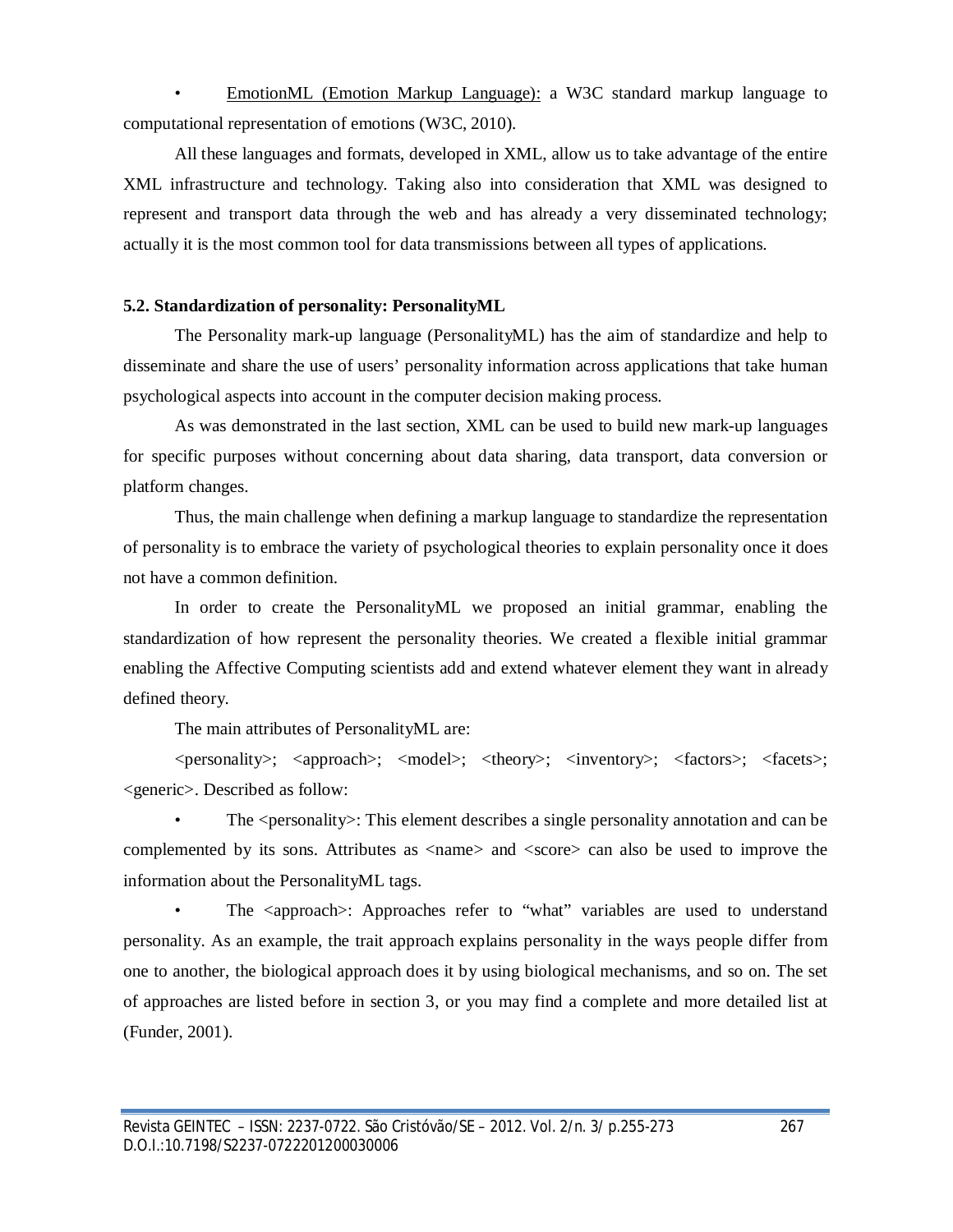The <model>: Once the same emphasis or approach can use different models to represent personality, like the FFM and the Big Five based on the trait approach, this element is used to assign what model is being used at the moment.

The  $\langle$ theory $\rangle$ : The element theory is used when the programmer needs to specify the theory adopted and the author – by using its attributes – that theory belongs to.

• The <inventory>: This element describes the method used to extract personality, we mean if it was a questionnaire, text automatic recognition, stories, and others, as well as what questionnaire, what text recognition framework, etc.

• The <factors>: Used to specify a set of factors or components that will be used to measure the personality. Such as, what factors are used when using the trait approach.

• The <facets>: Some theories or models require further detailed explanation than that given by the use of a set of factors, adding sets of subcomponents – the facets – to each factor. As an example, the TIPI result representation needs no more than the use of a set of factors, on the other hand the NEO-IPIP result needs not just the factors, but also the facets (vide section 3.2.1.). 5.2.1 Example of PersonalityML Sintax

The initial grammar was developed mainly focusing on the personality trait approach since it is the most used approach in Affective Computing as described before. Nevertheless it intends to be flexible enough to comport other approaches and theories than traits.

```
<personality>
<approach name="Traits">
 <model name="Big-Five">
   <theory author="John A. Jhonson"/>
   <inventory test="NEO-IPIP">
   <factors set="Factors NEO-IPIP checks">
    <factor name="extraversion" score="42">
     <facets set="Facets NEO-IPIP checks">
      <facet name="warmth" score="62"/>
      <facet name="gregariousness" score="44"/>
      <facet name="assertiveness" score="13"/>
      <facet name="activity value" score="46"/>
      <facet name="excitement-seeking" score="60"/>
       <facet name="positive-emotions" score="42"/>
      \langle / facets \rangle</factor>
    </factors>
   </inventory>
  \langle / \text{model} \rangle</approach>
</personality>
```
Figure 1. Example of personality traits representation (Big Five Model) by using the PersonalityML. Font: Devoped by authors .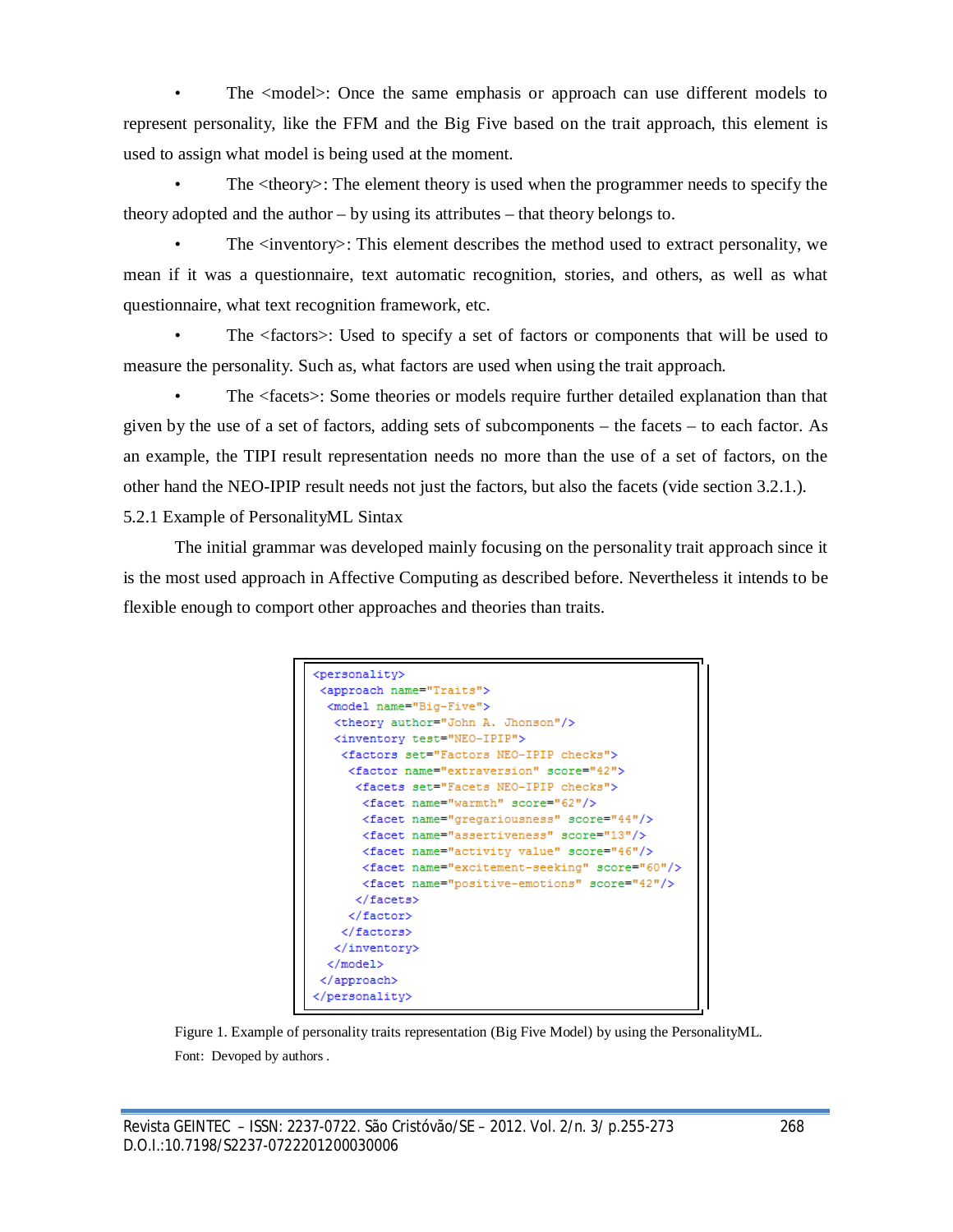(The entire schema, together to the complete grammar specification can be found at http://www.personalityresearch.com.br/pp/index.php/en/products/softwares/personality/personality ml.html )

#### 5.2.2 Example of use

The scenario we thought for PersonalityML is that any person could use a computer or web application such as some personality inventory in order to discover his/her personality. Once the personality discovered and the prognostic generated, the personality aspects might be exported under the PersonalityML format. This personality data could, then, be used as input data for recommender system in e-commerce, e-learning, social matching, adaptative interaction and others applications.

Presently, the PersonalityML specification has been tested in some applications at Universidade Federal de Sergipe. These applications include (i) a personality inventory based on the NEO-IPIP and TIPI tests which extracts the user's personality through questionnaires and export it in PersonalityML format; (ii) a group recommender system which recommends work teams using individual's personalities as input data received under the PersonalityML format; (iii) a mobile movie recommender system, which infers the user's preferences about movies at geolocated cinemas based on his/her personalities and the user context.

#### **6. Conclusion**

In this paper we presented the steps towards the creation of a markup language to standardize the representation of personality in computers. Our initiative was to give an overview about how personality has been treated by Affective Computing scientists, giving the information concerning to where those studies started and how and why they were adopted by the recommender system area. We also described approaches more used to model, extract and represent personality, as well as strategies used by scientists to extract those aspects from user considering also other models already proposed by them. Finally we describe how we managed the construction of the structure of the PersonalityML followed by applied examples.

In addition, we emphasize we made some efforts towards to extend the human psychological metric representation by the standardization of personality by means of PersonalityML. Basedo on this initiative we intended to enable computers to use some defined pattern for representing personality to be used as social connections, social interaction and computer decision-making process, especially by personality-based recommender systems and personality-based web systems.

We also describe the PersonalityML initial grammar in order to standardize personality theories, putting our efforts as a drive force in order to make a public and usable mark-up language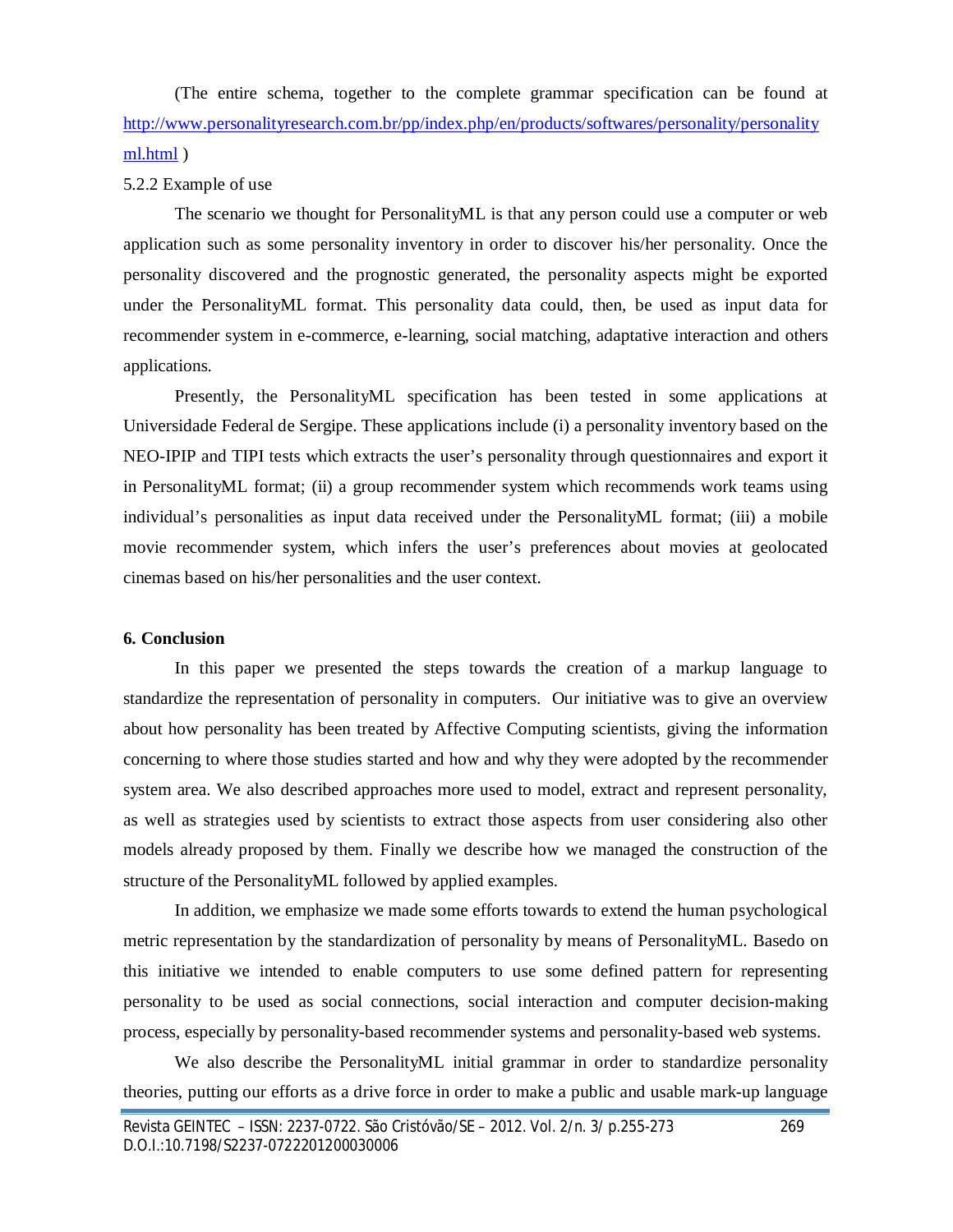technology intending to be complementary to the work developed by the W3C Multimodal Interaction Work Group.

We would like to highlight that in this paper, we presented an PersonalityML example only considering the most used personality approach, however we have already tested with some other, such as the Egogram, approach used by Minamikawa and Yokoyama (2011). As future work we intend to extend our studies and experiments to embrace another theories and approaches, as well to present our mark-up language to W3C.

# **References**

ABITEBOUL, S; BUNEMAN, P; SUCIU, D. **Data on the Web: From Relations to Semistructured Data and XML**. Morgan Kaufmann, 2000.

ADOMAVICIUS, G.; TUZHILIN, A. **Toward the next generation of recommender systems: A survey of the state-of-the-art and possible extensions.** IEEE Transactions on Knowledge and Data Engineering, 17(6):734–749, 2005.

ALLPORT, F. H.; ALLPORT, G. W. **Personality traits: Their classification and measurement.**  Journal of Abnormal and Social Psychology, (16):6–40, 1921.

BIANCHI-BERTHOUZE, N; LISETTI, C. **Modeling Multimodal Expression of User's Affective Subjective Experience.** User Modeling and User-Adapted Interaction 12: 49-84, 2002.

BURKE, R. **Hybrid recommender systems: Survey and experiments.** User Modeling and User-Adapted Interaction, 12(4):331–370, 2002.

COSTA P. T.; MCCRAE, R. R. **Revised neo personality inventory (neo-pi-r) and neo five-factor inventory (neo-): Professional manual.**, 1992.

DAMASIO, A. R. **Descartes' Error: Emotion, Reason, and the Human Brain.** Quill, New York, 1994.

DENNIS, M; MASTHOFF, J; MELLISH, C. **The quest for validated personality trait stories.** In Proceedings of the 2012 ACM international conference on Intelligent User Interfaces (IUI '12). ACM, New York, NY, USA, 273-276, 2012.

DUNN, G., WIERSEMA, J., HAM, J. AND AROYO, L. **Evaluating Interface Variants on Personality Acquisition for Recommender Systems.** User Modeling, Adaptation, and Personalization. Lecture Notes in Computer Science5535, Springer Berlin/Heidelberg, 259-270, 2009.

FILHO, J; FREIRE, O. **On the Equalization of Keystroke Time Histograms**. Pattern Recognition Letters. Elsevier, Vol. 27, Issue 12, pp. 1440-1446, 2006.

FUNDER, D. C. **The Personality Puzzle.** Norton, second edition, 2001.

GOLDBERG, L. R. **An alternative "Description of Personality: The Big-Five Factor structure.** Journal of Personality and Social Psychology, 59(6):1216–1229, 1990.

GOLDBERG, L. R. **A broad-bandwidth, public-domain, personality inventory measuring the lower-level facets of several five-factor models.** Personality Psychology in Europe, 7:7–28, 1999.

GOSLING, S., RENTFROW, P. AND SWANN, W. **A very brief measure of the Big-Five personality domains.** Journal of Research in Personality. 37, 6, 504-528. 2003.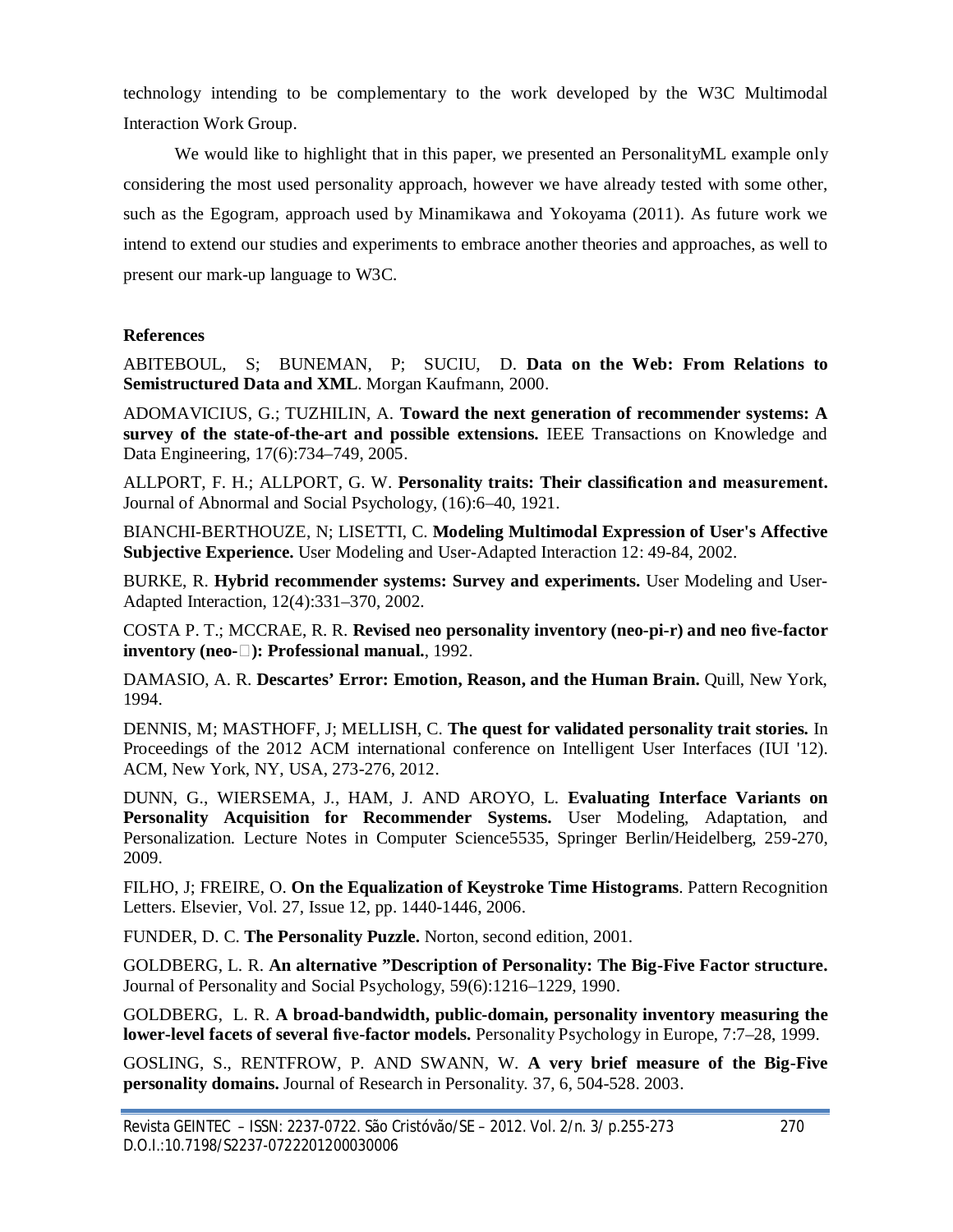GOSLING, S. D.; MEHL, M. R.; PENNEBAKER, J. W. **Personality in its natural habitat: manifestations and implicit folk theories of personality in daily life.** Journal of Personality and Social Psychology, 2006.

HECKMANN, D. **Ubiquitous User Modeling.** Phd thesis, Technischen Fakult´laten der Universit´lat des Saarlandes, Saarbrucken-Germany, November 2005.

HU, R; PU, P. **A comparative user study on rating vs. personality quiz based preference elicitation methods.** In Proceedings of the 14th international conference on Intelligent user interfaces (IUI '09). ACM, New York, NY, USA, 367-372, 2009.

HU, R.; PU, P. **Acceptance issues of personality-based recommender systems.** InProceedings of the third ACM conference on Recommender systems (RecSys '09). ACM, New York, NY, USA, 221-224, 2009a.

HU, R; PU, P. **Enhancing collaborative filtering systems with personality information.** In Proceedings of the fifth ACM conference on Recommender systems (RecSys '11). ACM, New York, NY, USA, 197-204, 2011.

HU, R. **Design and user issues in personality-based recommender systems.** InProceedings of the fourth ACM conference on Recommender systems (RecSys '10). ACM, New York, NY, USA, 357- 360, 2010.

HU, R. AND PU, P. **A Study on User Perception of Personality-Based Recommender Systems.**  In: P. De Bra, A. Kobsa, and D. Chin (Eds.): UMAP 2010, LNCS 6075, pp. 291-302, 2010.

IACOBELLI, F., GILL, A. J., NOWSON S., OBERLANDER, J. **Large scale personality classification of bloggers.** In Proceedings of the 4th international conference on Affective computing and intelligent interaction - ACII'11), Vol. Part II. Springer-Verlag, Berlin, Heidelberg, 568-577, 2011.

JOHN, O. P.; SRIVASTAVA, S. **The Big Five Trait taxonomy: History, measurement, and theoretical perspectives.** In L. A. Pervin and O. P. John, editors, Handbook of Personality: Theory and research, page 102138. Guilford Press, New York, 1999.

JOHNSON, J. A. **Predicting observers ratings of the big five from the cpi, hpi, and neo-pi-r: A comparative validity study.** European Journal of Personality, 14:1–19, 2000.

JOHNSON, J. A. **Ascertaining the validity of individual protocols from webbased personality inventories.** Journal of research in Personality, 39(1):103–129, 2005.

KHAN, I. A.; BRINKMAN, W.-P.; FINE, N.; HIERONS, R. M. **Measuring personality from keyboard and mouse use.** In Proceedings of the 15th European conference on Cognitive ergonomics: the ergonomics of cool interaction (ECCE '08), Julio Abascal, Inmaculada Fajardo, and Ian Oakley (Eds.). ACM, New York, NY, USA, , Article 38 , 8 pages, 2008.

LAMPROPOULOS, A. S., LAMPROPOULOUS, P. S., AND TSIHRINTZIS, G. A. **A Cascade-Hybrid Music Recommender System for mobile services based on musical genre classification and personality diagnosis.** Multimedia Tools and Applications, pages 1–18, 2011.

LISETTI, C. **Personality, affect and emotion taxonomy for socially intelligent agents.** In Proceedings of the Fifteenth International Florida Artifficial Intelligence Research Society Conference, pages 397-401. AAAI Press, 2002.

MAIRESSE, F.; WALKER, M. A.; MEHL, M. R.; MOORE, R. K. **Using Linguistic Cues for the Automatic Recognition of Personality in Conversation and Text.** In Journal of Artificial Intelligence Research 30, 457-500, 2007.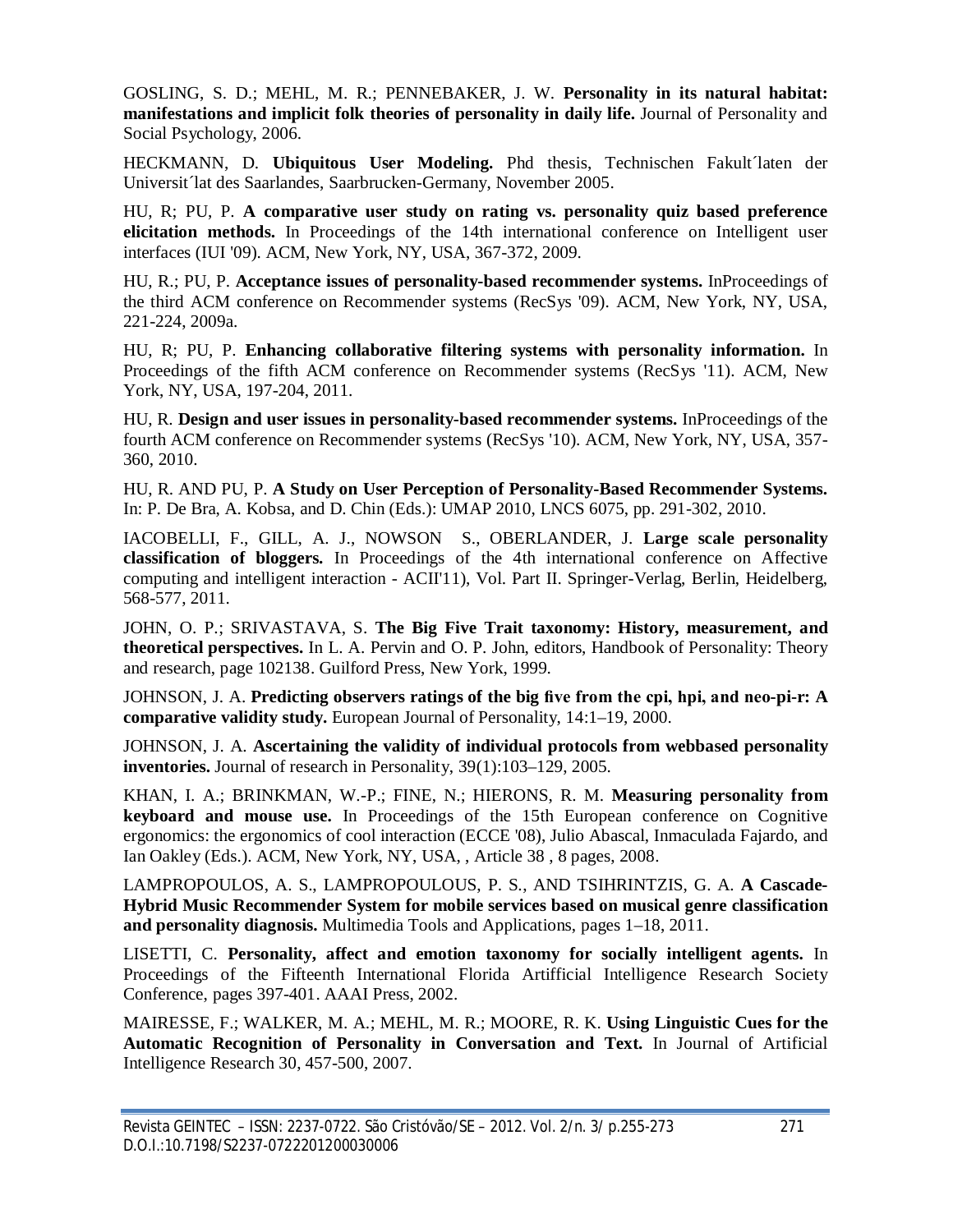MCRAE, R. R. JOHN, O. P. **An introduction to the five-factor model and its applications.** Journal of Personality, 60(2):175–216, June 1992.

MINAMIKAWA, A. AND YOKOYAMA, H. **Personality Estimation Based on Weblog Text Classification.** In Mehrotra, K. G., Mohan, C. K., Oh, J. C., Varshney, P. K., and Ali, M., editors, Modern Approaches in Applied Intelligence, volume 6704 of Lecture Notes in Computer Science, pages 89–97. Springer, Berlin, Heidelberg, 2011.

MAHMOUD, M., BALTRUŠAITIS, T., ROBINSON, P., AND RIEK, L. **3D corpus of spontaneous complex mental states.** In Proceedings of the International Conference on Affective Computing and Intelligent Interaction (ACII 2011). Lecture Notes in Computer Science, Oct 2011.

NUNES, M. A. S. N.; CERRI, STEFANO A.; BLANC, N. **Psychological Identity x Psychological Reputation: How to recommend compatible peers in a work team.** In: Workshop on Social eLearning : Mobile Ubiquitous Learning and Conversational Agents.At TIGERA2007, Hammamet-Tunisie, 2007.

NUNES, M. A. S. N.; CERRI, STEFANO A.; BLANC, N. **Towards User Psychological Profile.** In: VIII Simpósio Brasileiro de Fatores Humanos em Sistemas Computacionais, 2008, Porto Alegre. IHC 2008. ACM, New York : Sociedade Brasiliera da Computação, 2008. v. 1. p. 196-203.

NUNES, M. A. S. N. **Recommender Systems based on Personality Traits: Could human psychological aspects influence the computer decision-making process?**. 1. ed. Berlin: VDM Verlag Dr. Müller. v. 1. 2009.

NUNES, M. A. S. N. ; MORAES, D. B. ; REINERT, D. **Personality Inventory - PV 1.0 (Portuguese Version).** Instituto Nacional de Propriedade Industrial. (software register n° INPI-12093-0), 2010.

OASIS. **Open Document Format.** Available at: http://opendocumentformat.org/aboutODF/. 2012.

OLIVEIRA, R.; KARATZOGLOU, A.; CEREZO, P. C.; VICUÑA, A. A. L.; AND OLIVER, N. **Towards a psychographic user model from mobile phone usage.** In Proceedings of the 2011 annual conference extended abstracts on Human factors in computing systems (CHI EA '11). ACM, New York, NY, USA, 2191-2196, 2011.

ORTONY, A.; CLORE, G. L.; AND COLLINS, A. **The Cognitive Structure of Emotions.** Cambridge University Press, USA, 1988.

PAGE, X; KOBSA, A. **Personality-based privacy management for location-sharing in diverse subpopulations.** In Proceedings of the 2011 iConference (iConference '11). ACM, New York, NY, USA, 736-738, 2011.

PARK, M. K. AND MOON, N. **The Effects of Personal Sentiments and Contexts on the Acceptance of Music Recommender Systems.** In 2011 Fifth FTRA InternationalConference on Multimedia and Ubiquitous Engineering, pages 289–292. IEEE, 2011.

PICARD, R.W. **Affective computing.** MIT Press, Cambridge, MA, USA, 1997.

QUERCIA, D.; LAMBIOTTE R.; STILLWELL D., KOSINSKI M.; CROWCROFT, J. **The personality of popular facebook users.** In Proceedings of the ACM 2012 conference on Computer Supported Cooperative Work (CSCW '12), 2012.

RESNICK, P.; VARIAN, H. R. **Recommender systems.** Communications of the ACM, 40(3):56– 58, 1997.

RICCIO, E. L.; SAKATA M. G.; SILVA P. C. **XBRL - A Divulgação de Informações Empresariais.**Ciência Moderna, 2005.